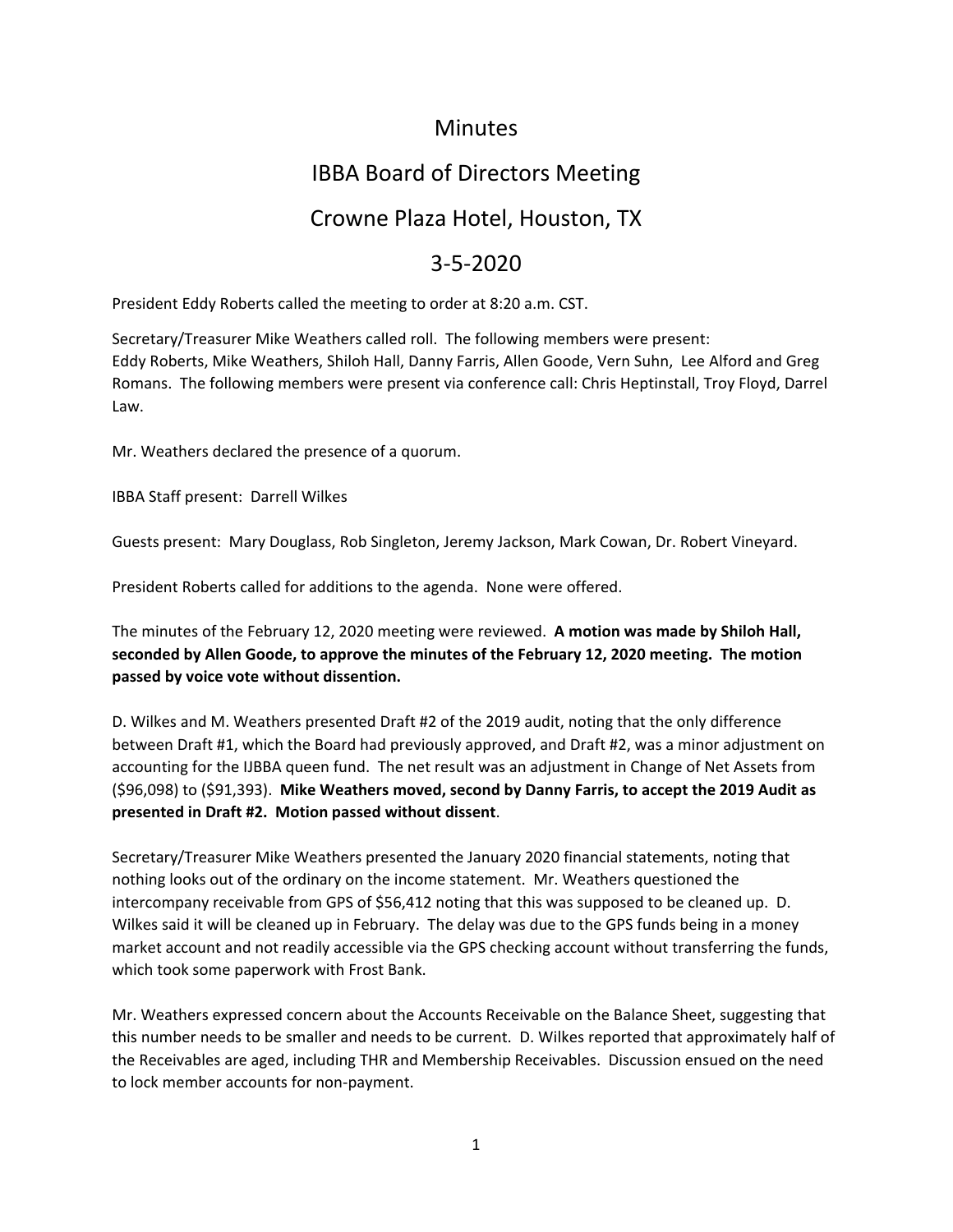**Mike Weathers moved, second by Greg Romans, to send a letter in March to all seriously past due** accounts advising that member accounts will be locked the end of April if payment is not received. **Motion passed without dissent.**

Mr. Weathers drew attention to the inflow and outflow of funds for DNA testing. Mr. Weathers expressed concern that timing of transactions can skew the financial results. **Mike Weather moved, second by Shiloh Hall, to require a detailed review of 2019 DNA income and expense at the next meeting**. **Motion passed without dissent.**

D. Wilkes presented a cash flow projection, noting a low point in cash position of \$108,000 at the end of April. Cash position is projected to improve slightly in May due to receipt of Brangus Summit registration fees and sponsorships. Summit expenses will occur in June, and NJBS and Futurity income will book in June, with NJBS expenses hitting in July and August after THR revenue begins to flow in. Mr. Weathers expressed concern that cash position (without use of invested reserves) could go negative in June.

President Roberts opened discussion on the Board Electoral District changes. Mr. Goode illustrated the new districts using visual aids provided, noting that the member numbers in the new Districts total 153 for the West; 643 for Texas and 509 for East. Mr. Goode presented the transition process that occurs in 2021 and 2022 before the new District structure is mature.

#### **Danny Farris moved, second by Mike Weathers, to approve the re‐districting and the transition plan as presented. Motion passed without dissent.**

Shiloh Hall suggested that staff put together a very clear presentation and schedule webinars to explain the new structure and to give members every opportunity to express their views on the plan prior to presenting it in full measure to the membership at the 2020 Summit.

D. Wilkes presented the idea of forming a Global Brangus Genetic Evaluation Database, which would involve recruiting international Brangus organizations to merge their data with IBBA's and compute EPDs on a global basis. Many foreign organizations do not currently make use of genomics because they lack and infrastructure to process DNA samples and incorporate the genomic data into their EPDs.

Wilkes reported that exploratory discussions have been conducted with both associations in Mexico, with the South Africa Brangus Association, and with several Ultrablack breeders in Australia who are looking for an alternative to their current evaluation. Wilkes and Goode are planning a trip to meet with both Mexico associations next weekend and will report on the meetings.

Allen Goode presented an update on the International Committee's work. Mr. Goode presented a summary of the FIBRA meeting in December and, in particular, the discussion of a Global Genetic Evaluation Database.

**Shiloh Hall moved, second by Vern Suhn, to explore the strategy of a Global Genetic Evaluation Database. Motion passed without dissent.**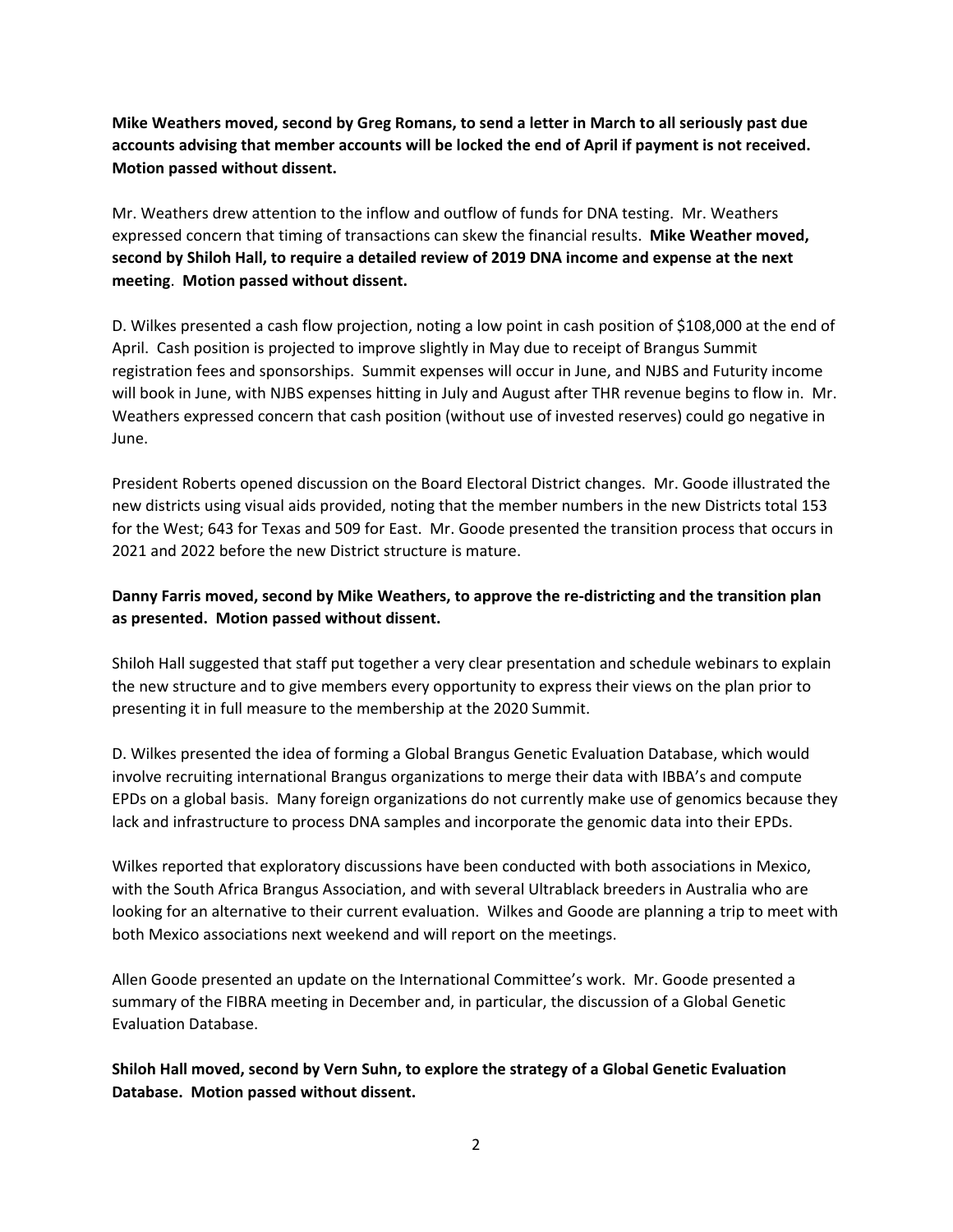Mr. Goode updated the Board on the recent Show Committee activities. The Committee accepted the Board's decision regarding the proposed "Foundation Show", which was covered in the last Board meeting. The Committee voted on its structure which includes the following key points: Committee members would serve three-year terms; those who wish to serve on the Show Committee must apply through the standard IBBA committee application process; the Committee will be comprised of 15 members; potentially controversial decisions will require a 2/3rds majority vote by the Committee before being passed to the Board.

### **Mr. Goode moved, second by Vern Suhn, to accept the suggestions of the Show Committee. The motion passed without dissent.**

President Roberts called on Mark Cowan, Chairman of the Breed Improvement Committee. Mr. Cowan presented two items for consideration by the Board:

1. The Breed Improvement Committee (BIC)

Discussion: In the past, some animals with less than 50% Brangus breeding (balance Angus), have been recorded as Ultrablack (or Ultrared), which is in conflict with the by-laws and with specific actions of the Board of Directors which require that Ultrablacks be no less than 50% Brangus. IBBA has offered conflicting information on the registration status of such animals (such as an Angus‐sired calf out of an Ultrablack cow).

A motion was made by the Breed Improvement Committee to record Ultras that are less than 50% Brangus, using a prefix of UBP, but to not publish EPDs on such cattle until their blood percentage equals or exceeds 50% Brangus. The BIC recommends that such cattle can be parents of a UB1 if they are mated to a Brangus and, consequently, equal or exceed 50% Brangus.

**Chris Heptinstall moved to accept the recommendation from the Breed Improvement Committee to** record animals with less than 50% Brangus (balance Angus) with a new prefix (such as UBP) but to not publish EPDs and, further, that such animals can be used as parents to produce UB1's if mated to a **Brangus. The motion did not receive a second.**

#### **Greg Romans moved, second by Danny Farris, to table the previous motion.**

- 2. The Breed Improvement Committee (BIC) recommends that the breed percentage statement on the registration certificates be removed. The reason is that the stated percentage is not always accurate. As an example, a Brangus resulting from a double top‐cross on Ultras earns the R or RR prefix and is 87.5% Brangus or Red Brangus. Currently, because of earning the R or RR prefix, the computer is programmed to state the breed percentage as 100% Brangus which clearly is not accurate for this example. It would be confusing to publish a registration certificate that says "BRANGUS®" at the top of the page, and then states that the animal is 87.5% Brangus. The same confusion exists on an Ultra certificate where the computer is programmed to state that a UB1 is 50% Angus and 50% Brangus when, in fact, those percentages may not be exactly right depending on the pedigree of the Brangus parent.
- 3. The Breed Improvement Committee recommends implementation of the disposal codes that were previously developed by the BIC and approved by the Board but not programmed yet.